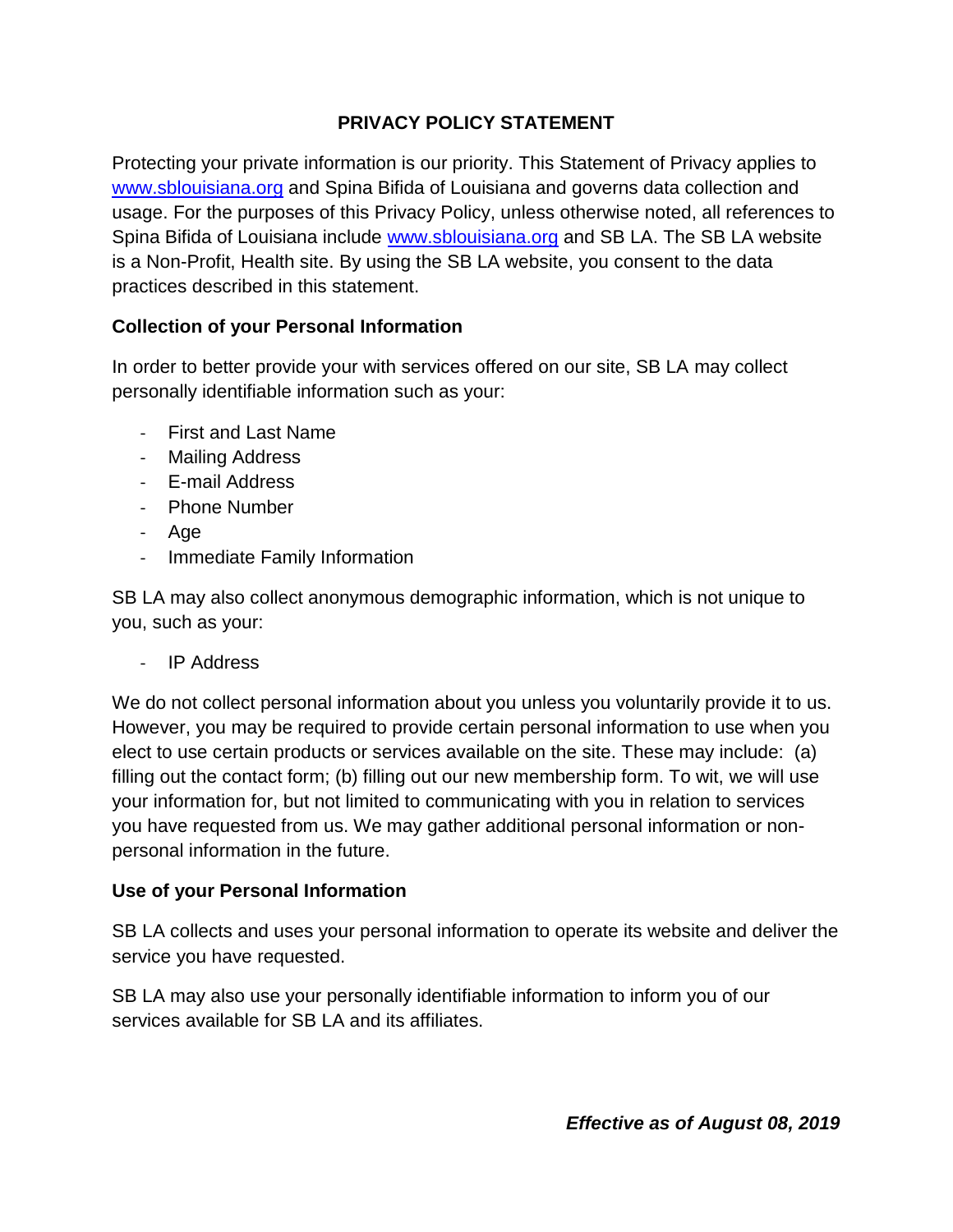## **Sharing Information with Third Parties**

SB LA does not sell, rent or lease its personal information list to third parties.

SB LA may share data with trusted partners to help perform statistical analysis, send you email or postal mail, provide customer support or arrange for deliveries. All such third parties are prohibited from using your personal information except to provide these services to SB LA, and they are required to maintain the confidentiality of your information.

SB LA may disclose your personal information, without notice, if required to do so by law or in good faith belief that such action is necessary to: (a) conform to the edicts of the law to comply with legal process served on SB LA or the site; (b) protect and defend the rights of property of SB LA; and/or (c) act under exigent circumstances to protect the personal safety of users of SB LA, or the public.

### **Automatically Collected Information**

Information about your computer hardware and software may be automatically collected by SB LA. This information can include your IP address, browser type, domain names, access times and referring website addresses. This information is used for the operation of the service, to maintain quality of the service, and to provide general statistics regarding use of the SB LA website.

#### **Links**

This website contains links to other sites. Please be aware that we are not responsible for the content or privacy practices of such other sites. We encourage our users to be aware when they leave our site and to read the privacy statements of any other sites that collects personally identifiable information.

## **Security of your Personal Information**

SB LA secures your personal information from unauthorized access, use or disclosure. SB LA uses the following methods for this purpose.

SSL Protocol

When personal information (such as credit card number) is transmitted to other websites, it is protected through the use of encryption such as the Secure Sockets Layer (SSL) protocol.

We strive to take appropriate security measures to protect against unauthorized access to our alteration of your personal information. Unfortunately, no data transmission over the Internet or any wireless network can be guaranteed to be 100% secure. As a result,

*Effective as of August 08, 2019*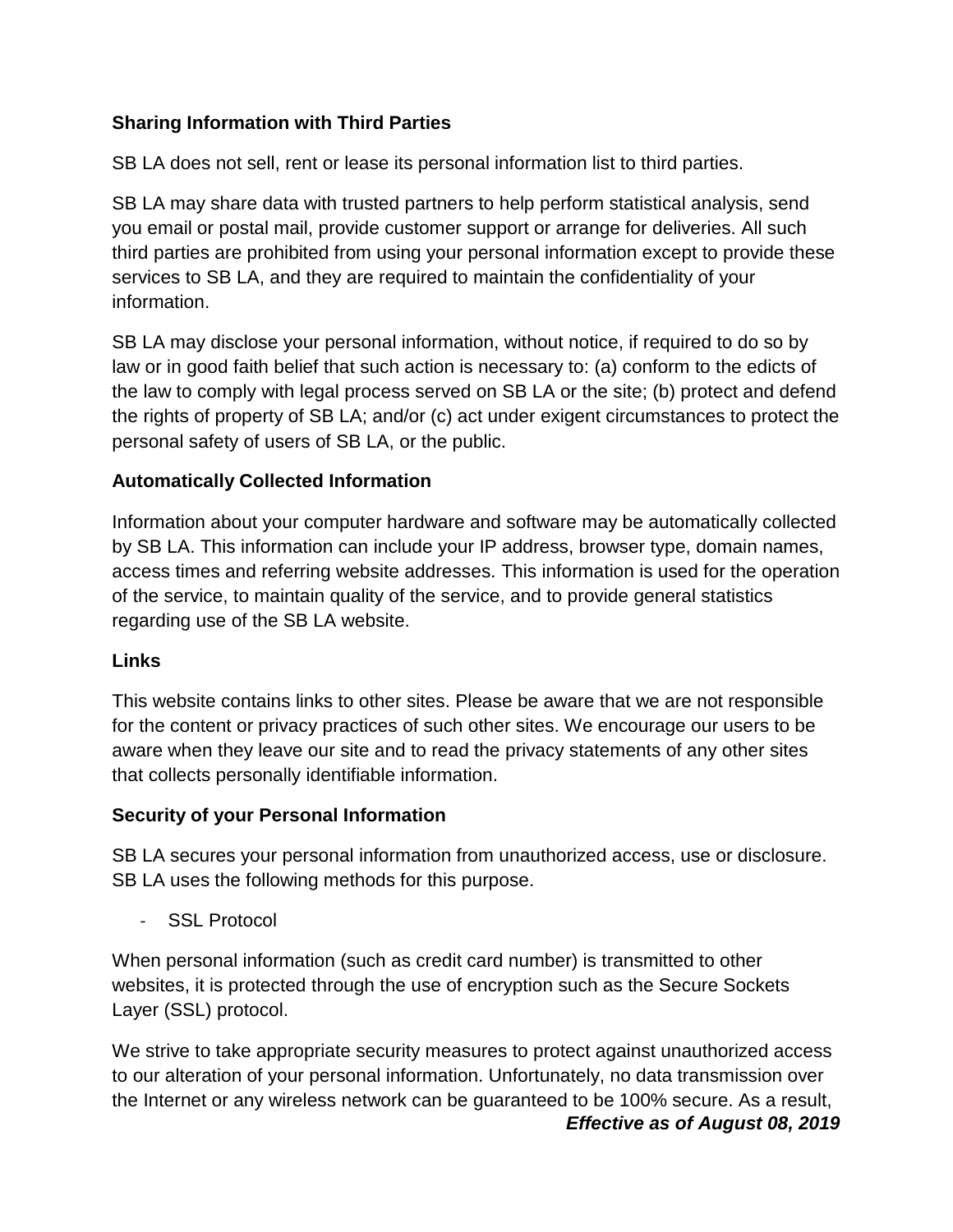while we strive to protect your personal information, we acknowledge that: (a) there are security and privacy limitations inherent to the Internet which are beyond our control; and (b) security, integrity, and privacy of any and all information and data exchanged between you and us through this Site cannot be guaranteed.

# **Children Under Thirteen (13)**

SB LA does not knowingly collect personally identifiable information from children under the age of thirteen. If you are under the age of thirteen, you must ask your parent or guardian for permission to use this website.

### **E-Mail Communications**

From time to time, SB LA may contact you via email for the purpose of providing announcements, promotional offers, alerts, confirmations, surveys, and/or general communication. In order to improve our Services, we may receive a notification when you open an email from SB LA or click on a link therein.

If you would like to stop receiving marketing or personal communications via email from SB LA, you may opt out of such communication by Clicking on the UNSUBSCRIBE button at the bottom of the email.

### **Changes to this Statement**

SB LA reserves the right to change this Privacy Policy from time to time. We will notify you about significant changes in the way we treat personal information by sending a notice to the primary email address specified in your records, by placing a prominent notice on our site, and/or by updating any privacy information on this page. Your continued use of the Site and/or Services available through this Site after such modifications will constitute your: (a) acknowledgment of your modified Privacy Policy; and (b) agreement to abide and be bound by that Policy.

#### **Contact Information**

SB LA welcomes your questions and comments regarding this Statement of Privacy. If you believe that SB LA has not adhered to this Statement, please contact SB LA at:

Spina Bifida of Louisiana P.O. Box 1346 Kenner, LA 70063

Email Address: [sbla@sblouisiana.org](mailto:sbla@sblouisiana.org)